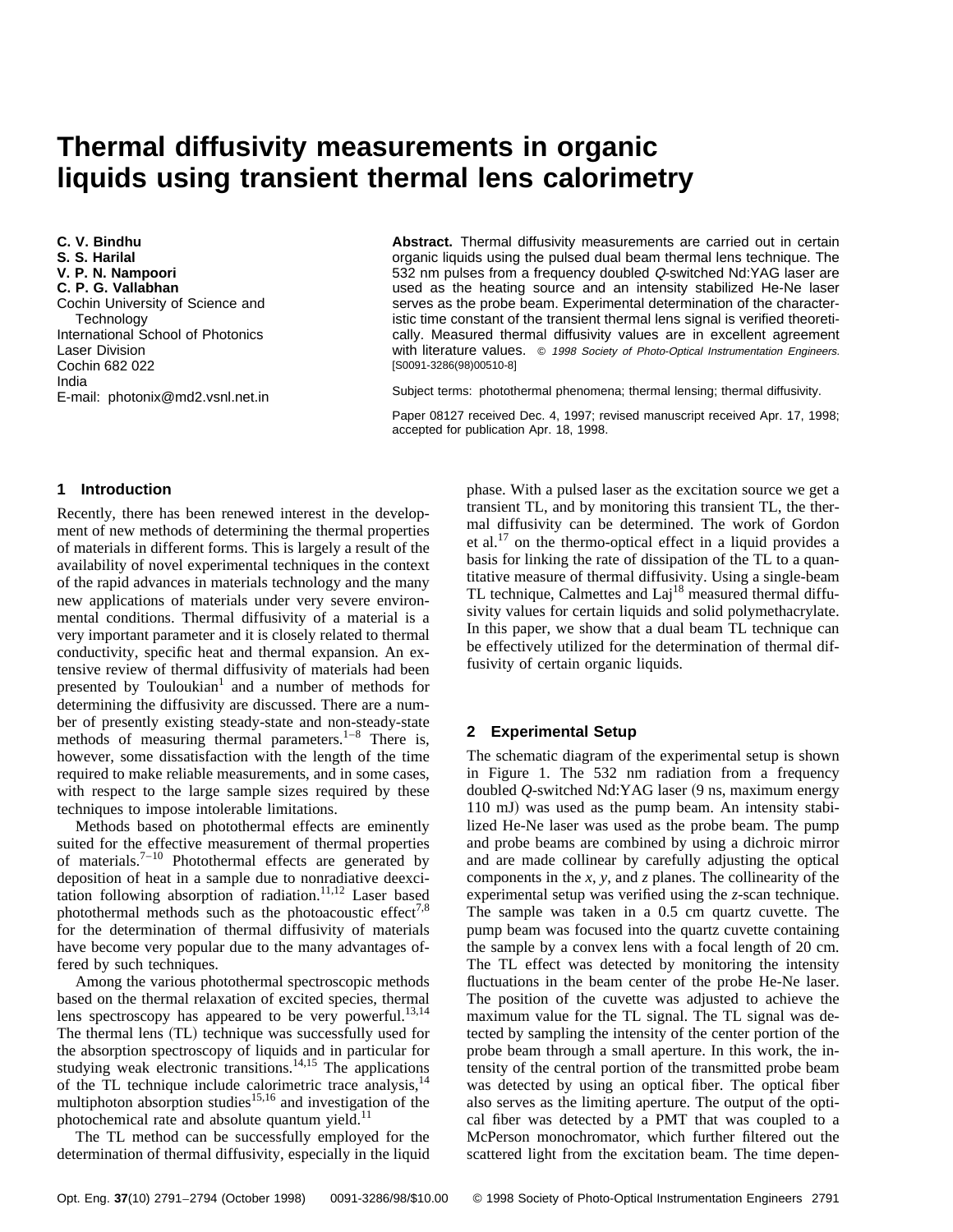

**Fig. 1** Pulsed TL setup used in this experiment: MPA, monochromator, to photomultiplier tube (PMT) assembly; DSO, digital storage oscilloscope.

dent TL signal was processed with a digital storage oscilloscope. All the measurements were made at a room temperature of 22°C.

#### **3 Results**

In the case of pulsed laser excitation, the pulse width of the heating laser is very small  $({\sim}9 \text{ ns})$  and the rate of the radiationless transition is very fast in comparison with the decay rate of the TL effect. The signal strength reaches the maximum value almost instantly and it decays with a characteristic time constant. A typical transient TL signal is given in Figure 2. The pulsed TL system has distinct advantages with respect to large enhancement factor and its background subtraction capability. Quantitative analysis of this transient phenomenon is given by Twarowski and Kliger<sup>19</sup> along with experimental verifications.

The focal length of the induced TL by pulsed laser irradiation is given by $16$ 

$$
\frac{1}{f} = \frac{1}{f_0} \left( 1 + \frac{2nt}{t_c} \right)^{-2}.
$$
\n(1)

Here

$$
\frac{1}{f_0} = \frac{4lDN\sigma h\nu Hn^2}{kJ\omega^{2n+2}} \frac{d\eta}{dT} \left(\frac{2}{\pi}\right)^n,
$$
\n(2)

where  $D = (k/\rho c)$  and  $H = \int_0^t P(t) dt$ , *l* is the thickness of the TL, *N* is the number of molecules per cubic centimeter, *D* is the thermal diffusivity, *k* is the thermal conductivity,  $\rho$ is the density,  $c$  is the specific heat,  $\eta$  is the refractive index of the medium,  $\nu$  is the frequency of the pump beam,  $P(t)$ is the pulsed laser power as a function of time,  $\omega$  is the beam radius,  $J$  is Joule's constant,  $\sigma$  is the cross section for *n* photon absorption, and *n* is the number of photons absorbed. Since the temperature coefficient of the refractive index is negative for most liquids, Eqs.  $(1)$  and  $(2)$  predict that the TL will be divergent.

If another laser is used to monitor this TL, then intensity at the beam center of the probe beam can be expressed by

$$
S = \frac{I_t - I_\infty}{I_t} = S_{t=0} \frac{1}{[1 + 2n(t/t_c)]^2},
$$
\n(3)

where



**Fig. 2** Transient decay curve measured by the pulsed TL technique. The points in the figures represent the experimental data. The solid curves represent the theoretical fit obtained using Eq. (3). The theoretical fits were made with measured values of  $t_c$  obtained from Figure 3 ( $t_c^{\text{acetone}}$  = 60 ms and  $t_c^{\text{water}}$  = 45 ms).

$$
S_{(t=0)} = \frac{I_{\infty} - I_0}{I_0}
$$
\n(4)

where  $I_\infty$ ,  $I_0$ , and  $I_t$  are the steady-state TL signal, the signal at time  $t=0$ , and the signal at time  $t$ , respectively.

Equation  $(3)$  leads us to the prediction that a plot of  $S^{-1/2}$  will be a linear function of time. Verification of this prediction is shown in Figure 3. From the slope and intercept, the value of  $n/t_c$  can be determined. One can determine the value of *n* from measurements of the dependence of TL signal on laser energy *E* of the pump laser pulse, using the relationship $19$ 

$$
\frac{I_t - I_{t=\infty}}{I_t} \propto E^n.
$$
\n<sup>(5)</sup>

The variation of TL signal with laser power for all the liquids studied showed a linear dependence, suggesting one photon absorption  $(n=1)$ . From these measurements, we calculated the values of characteristic time constant corresponding to each organic liquids. We have verified mea-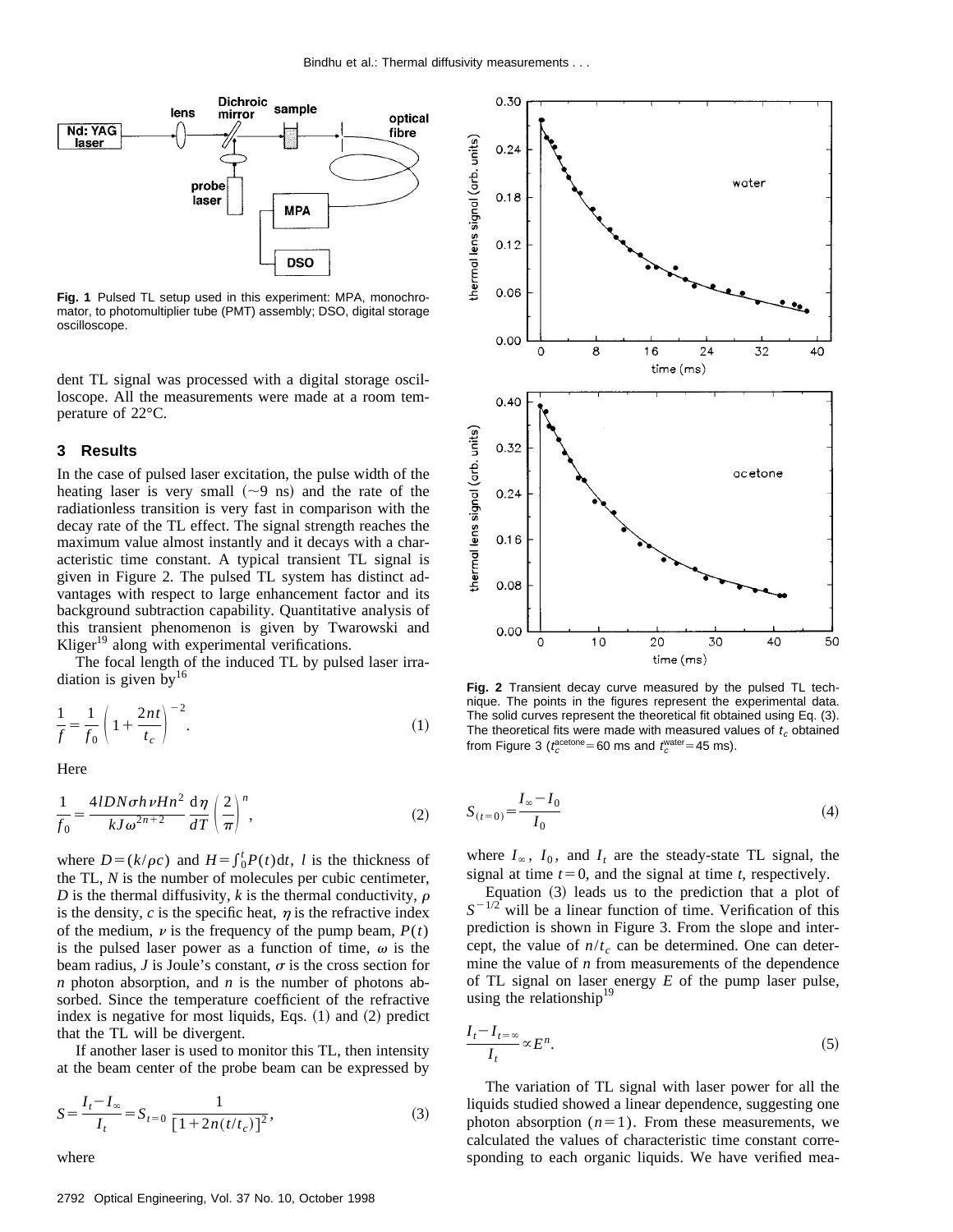

**Fig. 3** Typical linear plots of experimental data obtained using Eq. (3). From the slope and intercept of these plots value of  $t_c$  is evaluated.

sured  $t_c$  with theoretical fit using Eq.  $(3)$ . The smooth curve in the Figure 2 gives such a theoretical fit obtained from Eq.  $(3)$ , assuming  $t_c$ , which was obtained from the slope and intercept of the linear plot (Figure 3). The agreement between the theoretical and experimental data is good.

The characteristic time constant  $t_c$  is related to the thermal diffusivity and beam radius  $(\omega)$  through the relation

$$
t_c = \frac{\omega^2}{4D}.\tag{6}
$$

To eliminate the uncertainty in the determination of beam radius, a reference sample with known thermal diffusivity is used to determine the thermal diffusivity of the unknown sample. In our case, water was used as the reference sample. Thus,

$$
D = D_{\text{water}} \frac{t_c^{\text{water}}}{t_c}.
$$
 (7)

The time dependence of the lensing phenomenon gives a detailed account of the thermal history of the sample medium. Clearly the magnitude of the TL effect depends on the competition between the rate of creation of the lens and the rate of decay of the lens, and these are related to the thermal diffusivity of the medium.

To demonstrate the applicability of the method, we measured the thermal diffusivity of several transparent liquid samples. Using the presented setup, the thermal diffusivities of different organic samples were determined with water as the reference. Trace amounts of the dye rhodamine 6G were added to increase the absorption of the pulsed laser beam, thereby increasing the TL signal intensity. This level of impurity does not affect the solvent thermal conductivity since adding trace amounts of dye affect only the optical properties and not the thermal properties of the solvent.<sup>20</sup>

The results also show that water reaches thermal equilibrium faster than all other liquids studied in this work

**Table 1** Thermal diffusivity values for different organic liquids studied using dual beam TL lens calorimetry. Reported literature values are also given.

| Sample          | Value of D Obtained<br>using TL method                         | Literature<br>value <sup>21,22</sup>                  |
|-----------------|----------------------------------------------------------------|-------------------------------------------------------|
| Acetone         | $1.07 \pm 0.01 \times 10^{-3}$ cm <sup>2</sup> s <sup>-1</sup> | $1.07\times10^{-3}$ cm <sup>2</sup> s <sup>-1</sup>   |
| Toluene         | $1.09 \pm 0.01 \times 10^{-3}$ cm <sup>2</sup> s <sup>-1</sup> | $1.04\times10^{-3}$ cm <sup>2</sup> s <sup>-1</sup>   |
| Methanol        | $1.07 \pm 0.01 \times 10^{-3}$ cm <sup>2</sup> s <sup>-1</sup> | $1.08\times10^{-3}$ cm <sup>2</sup> s <sup>-1</sup>   |
| Benzene         | $9.95 \pm 0.01 \times 10^{-4}$ cm <sup>2</sup> s <sup>-1</sup> | $1.01 \times 10^{-3}$ cm <sup>2</sup> s <sup>-1</sup> |
| Glycerol        | $9.98 \pm 0.01 \times 10^{-4}$ cm <sup>2</sup> s <sup>-1</sup> | $1.00\times10^{-3}$ cm <sup>2</sup> s <sup>-1</sup>   |
| Ethanol         | $9.47 \pm 0.01 \times 10^{-4}$ cm <sup>2</sup> s <sup>-1</sup> | $9.33 \times 10^{-4}$ cm <sup>2</sup> s <sup>-1</sup> |
| Ethylene glycol | $9.66 \pm 0.01 \times 10^{-4}$ cm <sup>2</sup> s <sup>-1</sup> | $9.71 \times 10^{-4}$ cm <sup>2</sup> s <sup>-1</sup> |

(Figure 3). Hence the thermal diffusivity of water  $(1.43)$  $\times 10^{-3}$  cm<sup>2</sup>/s) should be higher than that of the other liquids. In Table 1, we summarize the results for the thermal diffusivities for various samples. Thermal diffusivity values obtained using the presented experimental setup are in excellent agreement with reported literature values<sup>21,22</sup> of the same for these organic liquids.

### **4 Conclusion**

In this paper, the usefulness of the TL technique for obtaining the thermal diffusivity of transparent liquid samples has been demonstrated. The thermal blooming technique offers a novel means of measuring thermal diffusivity. The method is simple and accurate. The obvious advantage of this method is that only small sample volumes are required to make such measurements. Also only a very short time is required for the measurements and accurate results can be obtained with TL method.

#### Acknowledgments

Financial support from Department of Science and Technology, Government of India, is gratefully acknowledged. CVB is thankful to University Grants Commision, Government of India, for a research fellowship.

#### References

- 1. Y. S. Touloukian, *Thermal Diffusivity*, IFI/Plenum, New York (1973).
- 2. G. Koren, ''Thermal blooming measurement of specific heat and ther-
- mal conductivity in isotopic  $p$ -methoxy benzylidene  $p$ -butylanyline (MMBA) near clearing," *Phy. Rev. A* **13**, 1177–1182 (1976).<br>3. J. R. Lalanne and E. Sein, "Measurements of heat transfer in micro-emulsions by laser i 973–975 (1980).
- 4. G. Langer, J. Hartmann and M. Reichling, ''Thermal conductivity of thin metallic films measured by photothermal profile analysis,'' *Rev. Sci. Instrum.* **68**, 1510–1513 (1997).
- 5. W. J. Parker, R. J. Jenkins, C. P. Butler and G. L. Abbott, ''Flash method of determining thermal diffusivity, heat capacity and thermal conductivity," *J. Appl. Phys.* **32**, 1679–84 (1961).
- 6. B. Bonno, J. L. Laporte and R. Tascon, ''Thermal diffusivity measurements in glass and teflon using photopyroelectric signal spectral analysis and correlation techniques,'' *Rev. Sci. Instrum.* **67**, 3616– 3620<sup>(1996)</sup>.
- 7. S. S. Raman, V. P. N. Nampoori, C. P. G. Vallabhan, G. Ambadas and S. Sugunan, "Photoacoustic study of the effect of degaussing tem-<br>perature on thermal diffusivity of hydroxyl loaded alumina." Appl. perature on thermal diffusivity of hydroxyl loaded alumina,'<br>Phys. Letts. **67**, 2939–2941 (1995).
- 8. M. J. Adams and G. F. Kirkbright, "Analytical optoacoustics spectrometry: the optoacoustic effect and thermal diffusivity,'' *Analyst*
- **102**, 281–292 (1977).<br>
9. R. T. Bailey, F. R. Cruickshank, D. Pugh, S. Guthrie, A. Mcleod, W.<br>
S. Foulds, W. R. Lee and S. Venkatesh, "The determination of ther-